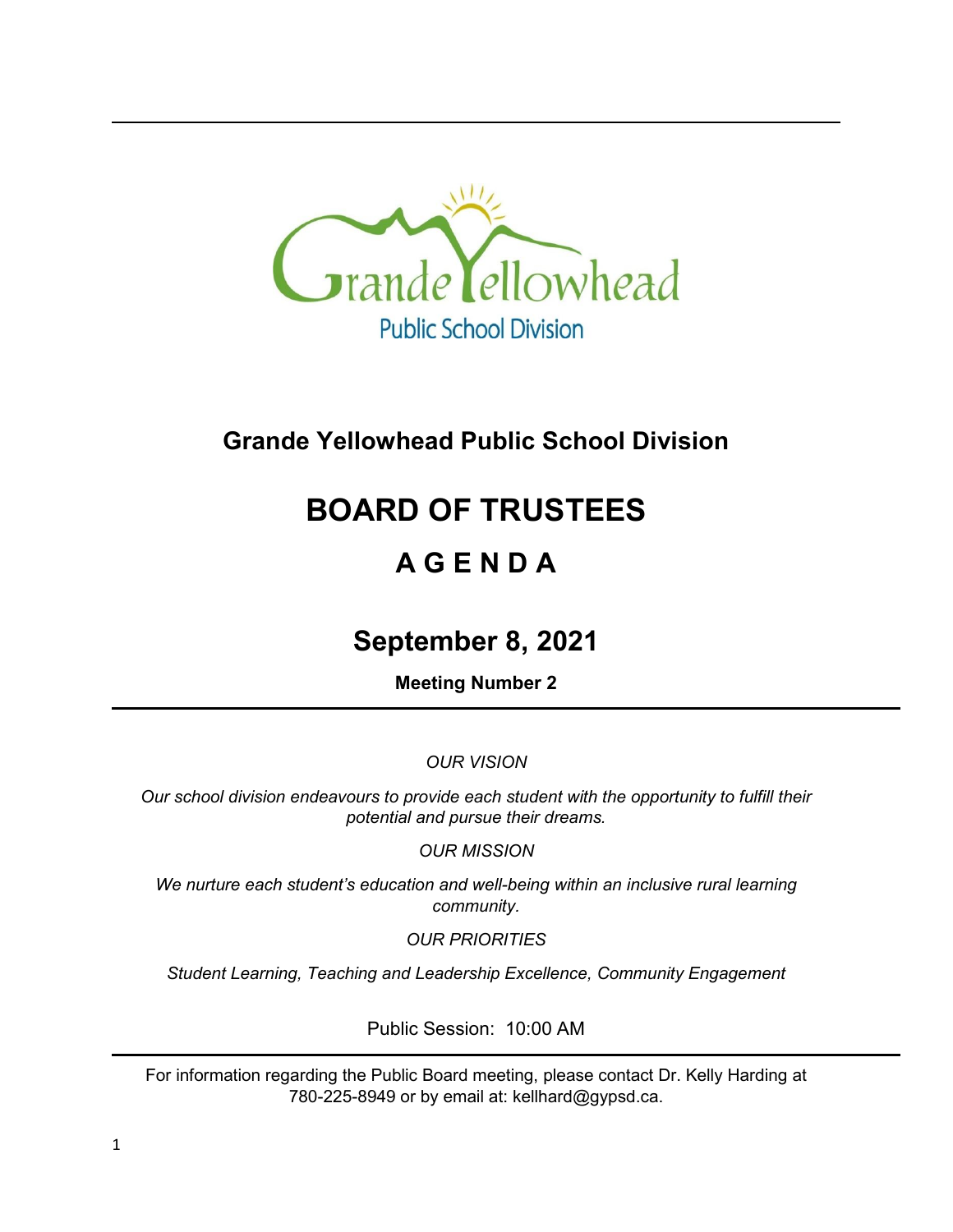# **Grande Yellowhead Public School Division BOARD OF TRUSTEES REGULAR MEETING**

## **September 8th, 2021**

### **Meeting #2**

Public Session 10:00 AM

## [Join with Google Meet](https://meet.google.com/qdb-rhqi-mzv?authuser=0&hs=122)

meet.google.com/qdb-rhqi-mzv

Grande Yellowhead Public School Division

## **A G E N D A**

### 1. **CALL TO ORDER at 10:00 AM**

- 1.1. National Anthem
- 1.2. Land Acknowledgement
- 1.3. Announcements
- 1.4. Changes to the Agenda
- 1.5. Approval of the Agenda

### 2. **APPROVAL OF MINUTES**

2.1. Regular Public Board Meeting of August 25<sup>th</sup>, 2021

### 3. **BUSINESS ARISING FROM THE MINUTES**

### 4. **DELEGATION / PRESENTATION**

### 5. **BOARD CHAIR REPORT**

- 5.1. Correspondence
	- 5.1.1 ASBA Education Modernization Act Update
	- 5.1.2 ASBA Pre-Election Letter

#### 5.2 Governance

- 5.2.1 Dignitary Meeting September 1<sup>st</sup>, 2021
- 5.2.2 Constituency Feedback

### **PUBLIC QUESTION PERIOD**

### 6. **SUPERINTENDENT'S REPORT**

- 6.1. Superintendent's Report
- 7. **IN CAMERA: Land, Legal, Labour**
- 8. **ACTION IN RESPONSE TO IN CAMERA**